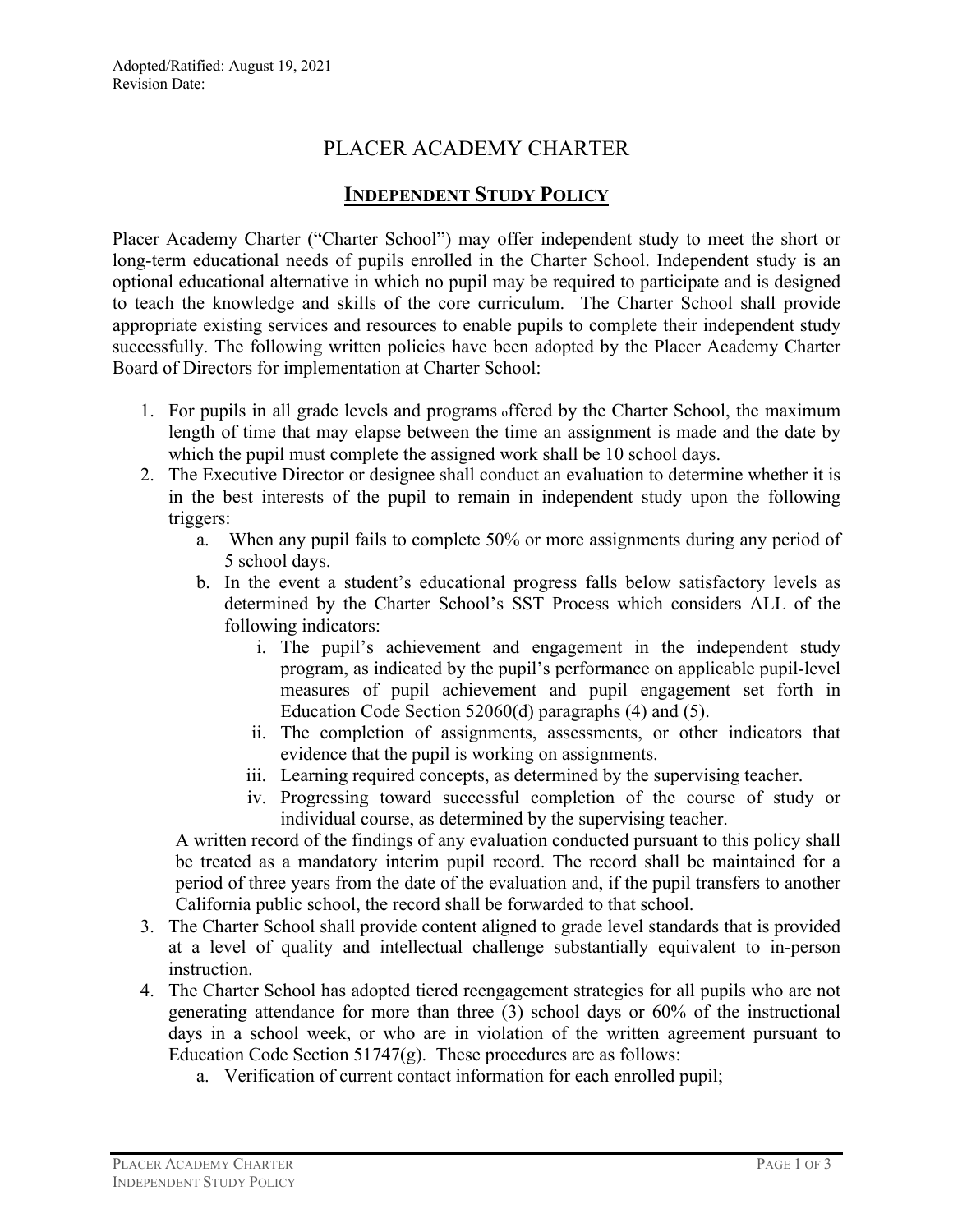- b. Notification to parents or guardians of lack of participation within one school day of the absence or lack of participation;
- c. Outreach from the Charter School to determine pupil needs including connection with health and social services as necessary:
- d. When the evaluation described above under paragraph 2.b.iv. is triggered to consider whether remaining in independent study is in the best interest of the pupil, a pupil-parent-education conference shall be required to review a pupil's written agreement and reconsider the independent study program's impact on the pupil's achievement and well-being. This conference shall be a meeting involving, at a minimum, all parties who signed the pupil's written independent study agreement.<sup>1</sup>
- 5. The following plan shall be in place in accordance with Education Code Section 51747(e) for synchronous instruction and live interaction:
	- a. For pupils in transitional kindergarten through grade 3, inclusive, the plan to provide opportunities for daily synchronous instruction for all pupils throughout the school year by each pupil's assigned supervising teacher shall be as follows: Via virtual learning.
	- b. For pupils in grades 4-8, inclusive, the plan to provide opportunities for daily live interaction between the pupil and a certificated or non-certificated employee of the Charter School and at least weekly synchronous instruction for all pupils throughout the school year by each pupil's assigned supervising teacher shall be as follows: Daily live interaction will occur via virtual learning and weekly synchronous instruction will occur with assigned teacher during teacher's office hours.
- 6. The following plan shall be utilized to transition pupils whose families wish to return to in-person instruction from independent study expeditiously, and, in no case, later than five instructional days: Families will notify administration that they wish to return to inperson learning, and administration will re-enroll student in in-person instruction.
- 7. A current written agreement shall be maintained on file for each independent study pupil, including but not limited to, all of the following:
	- a. The manner, time, frequency, and place for submitting a pupil's assignments, for reporting the pupil's academic progress, and for communicating with a pupil's parent or guardian regarding a pupil's academic progress.
	- b. The objectives and methods of study for the pupil's work, and the methods used to evaluate that work.
	- c. The specific resources, including materials and personnel, that will be made available to the pupil. These resources shall include confirming or providing access to all pupils to the connectivity and devices adequate to participate in the educational program and complete assigned work.
	- d. A statement of the policies adopted pursuant to Education Code Section 51747, subdivisions (a) and (b) regarding the maximum length of time allowed between the assignment and the completion of a pupil's assigned work, the level of satisfactory educational progress, and the number of missed assignments allowed

<sup>&</sup>lt;sup>1</sup> The tiered reengagement strategies shall not apply to pupils who participate in an independent study program for fewer than 15 schooldays in a school year.